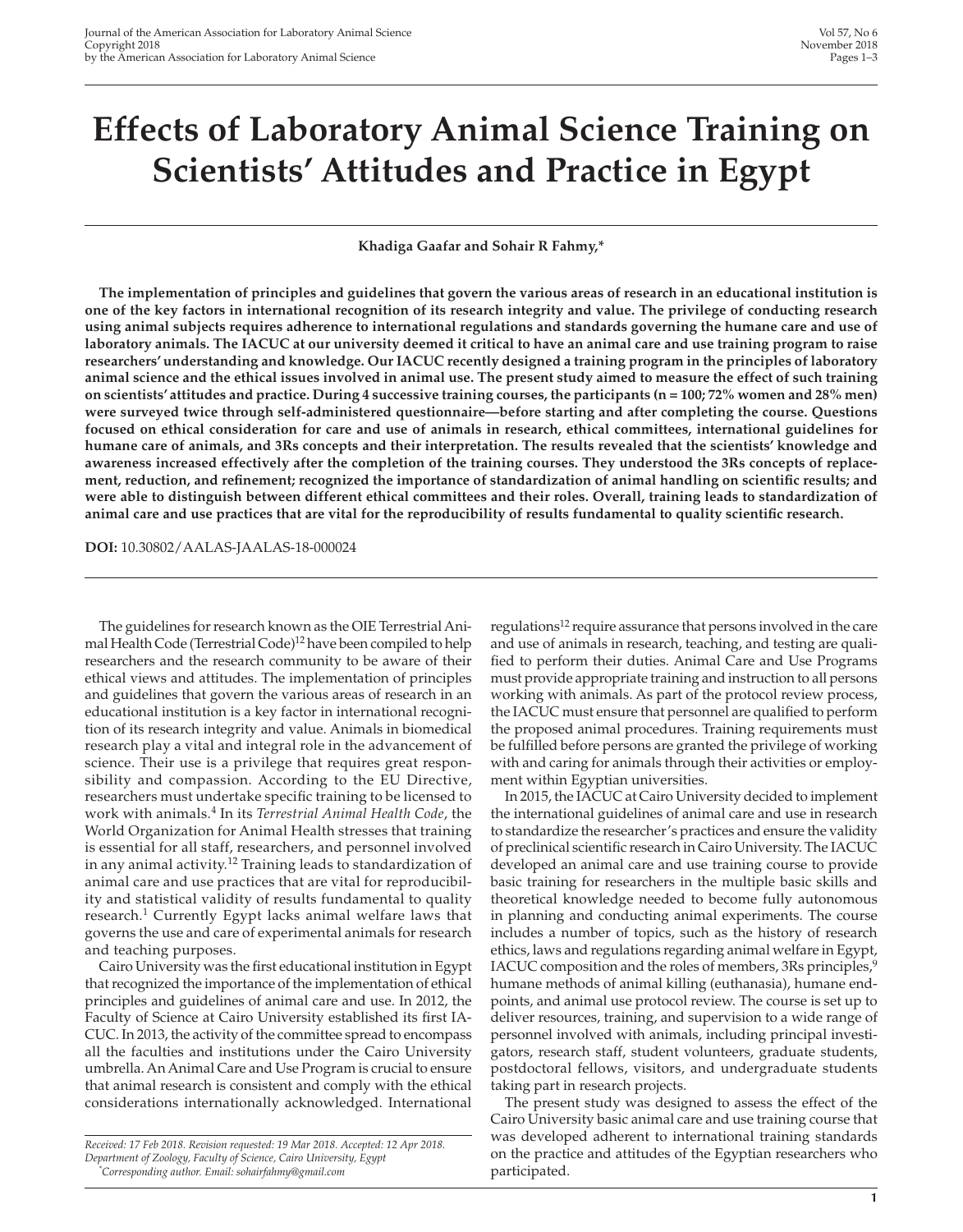Vol 57, No 6 Journal of the American Association for Laboratory Animal Science November 2018

## **Materials and Methods**

The IACUC of Cairo University, Egypt, mandates that all research staff members and students who are using animals in research, testing, or training as well as IACUC members must complete a basic course regarding ethical issues concerning animal care and use. The course addresses a number of topics, including the history of research ethics, laws and regulations regarding animal welfare in Egypt, IACUC composition and the roles of members, 3Rs principles,<sup>9</sup> humane methods of animal killing (euthanasia), humane endpoints, and animal use protocol review. Each2-d course involves 25 participants and is held for 6 h each day at the Cairo University Faculty and Leader Development Center.

In 4 successive training courses held during March through June 2017, the participants ( $n = 100$ , 72 women and 28 men) were surveyed through a self-administered questionnaire before the start of the course and then again after its completion. Questions were focused on ethical consideration for care and use of animals in research, ethics committees, international guidelines for humane care of animals, and 3Rs principles and their interpretation. The questionnaire was divided into sections—the first section addressed the respondent's basic information and background; the second assessed participants' views regarding 3Rs principles and the need for animal use in biomedical research; and the third section asked about the protocol approval application and the roles of IACUC members and protocol application form. The last section included some important questions regarding ethical guidelines for animal care and use in biomedical research.

#### **Results**

**Basic information regarding participants.** During 4 successive training courses (25 participants per course), 72 of the total 100 participants were women; 28 were men. The participants were 25 to 40 y old, and all participants had previous experience with laboratory animal research.

**Awareness of ethical issues regarding research animal use.** Before attending the course, participants' responses regarding the difference between animal welfare and animal rights showed that the difference between 2 expressions is not well discerned in Egypt, because the word 'welfare' is misleading and 'rights' is meant usually. After the course, participants were aware of the difference between animal welfare and animal rights. In addition, the results revealed that none of the participants had membership in animal welfare or animal right organizations. In addition, none of the participants were aware of any national laws and regulations that govern animal welfare in Egypt before attending the course. However, after course completion, all participants indicated awareness of animal welfare regulations, stating the presence of the 1902 Khedawi Decree, 1966 Agriculture Decrees, and Article 45 of the 2014 Egyptian Constitution.

At the start of training, when participants were asked about the justification for using animals in the biomedical research, 85% selected "Because animals are cheap and easy to handle," whereas 5% chose the opinion "There is no alternative to animals in biomedical research," and 10% marked "Because animals are usually used to discover new drugs." After the course, all 100 participants agreed that animals can be used only when no alternative is available.

**Knowledge of 3Rs principles.** Prior to course attendance, 75% of respondents were completely unaware of 3Rsprinciples, 15% claimed to know about the 3Rs but failed to name them correctly, and the remaining 10% correctly named these principles. At

the end of the course, 95% of the respondents from all courses defined the 3Rs correctly.

Before the course, all 100 participants agreed that use of animals is very important in scientific research. When asked "Can current experiments based on animals be replaced with an alternative?", 80% of respondents believed that no suitable replacement for animals in biomedical research are available; the remaining 20% answered that animals can be replaced with various alternatives. After completion of the course, all participants understood that there are numerous alternatives to animals. Answers to the follow-up question "Do you prefer to apply reduction or refinement in your animal studies?" indicated that 90% of respondents prefer refinement, with the remaining 10% choosing reduction.

**Views about animal ethical committees.** When asked "Do you know what the term IACUC stands for?" before beginning the training course, approximately85% of respondents stated they were completely unaware of the IACUC term, 5% claimed to know the term but failed to define it correctly, and 10% correctly defined it. At the end of the course, the percentage of respondents that correctly defined IACUC rose to 100%.

When the participants were asked to clarify the importance of the IACUC in their field of study, 60% considered it to be "very important; without it international publishing would be compromised, 35% believed it to be "important for standardization of scientific results," and 5% thought that the IACUC is "very important for animal welfare." The proportion of respondents stating that IACUC is very important for standardization of scientific results increased to 85% after the completion of the course.

When participants were asked whether they had ever requested approval for animal care and use from the IACUC, 90% of them had not, whereas 10% had submitted an application. These 10 respondents then were asked why they sought IACUC approval: 80% indicated that they did so "due to international journals' requirements regarding publication of research animal use," 10% marked the option "Due to higher studies body's requirements," and 10% selected "To follow guidelines of animal care and use."

#### **Discussion**

Training in laboratory animal science has developed as the field has progressed. The complexity in the regulatory and scientific features of the animal research environment necessitates a strong training program on diverse topics according to staff duties. The training course in the present study was designed to train researchers to be more competent in conducting animal research and to promote their responsible use of animals. Many Egyptian scientists have not received training to work with a particular animal species used in research. However, many resources (for example, AALAS training manuals and online courses) are available to support their training, and once trained, these persons readily apply the newly acquired knowledge and skills. The present study represents the first attempt to assess the influence of Cairo University IACUC training modules on researchers' attitudes regarding the ethical issues, international guidelines, and 3Rs interpretation concerning their animal use studies. At the start of the course, all of the participants were unaware of national laws and regulations concerning animal welfare in Egypt; this situation may reflect the absence of enforced and obligatory regulations in many Egyptian institutions regarding animal care and use. In response, the developed training course succeeded in exposing participants to the most important regulations concerned with animal welfare from1902